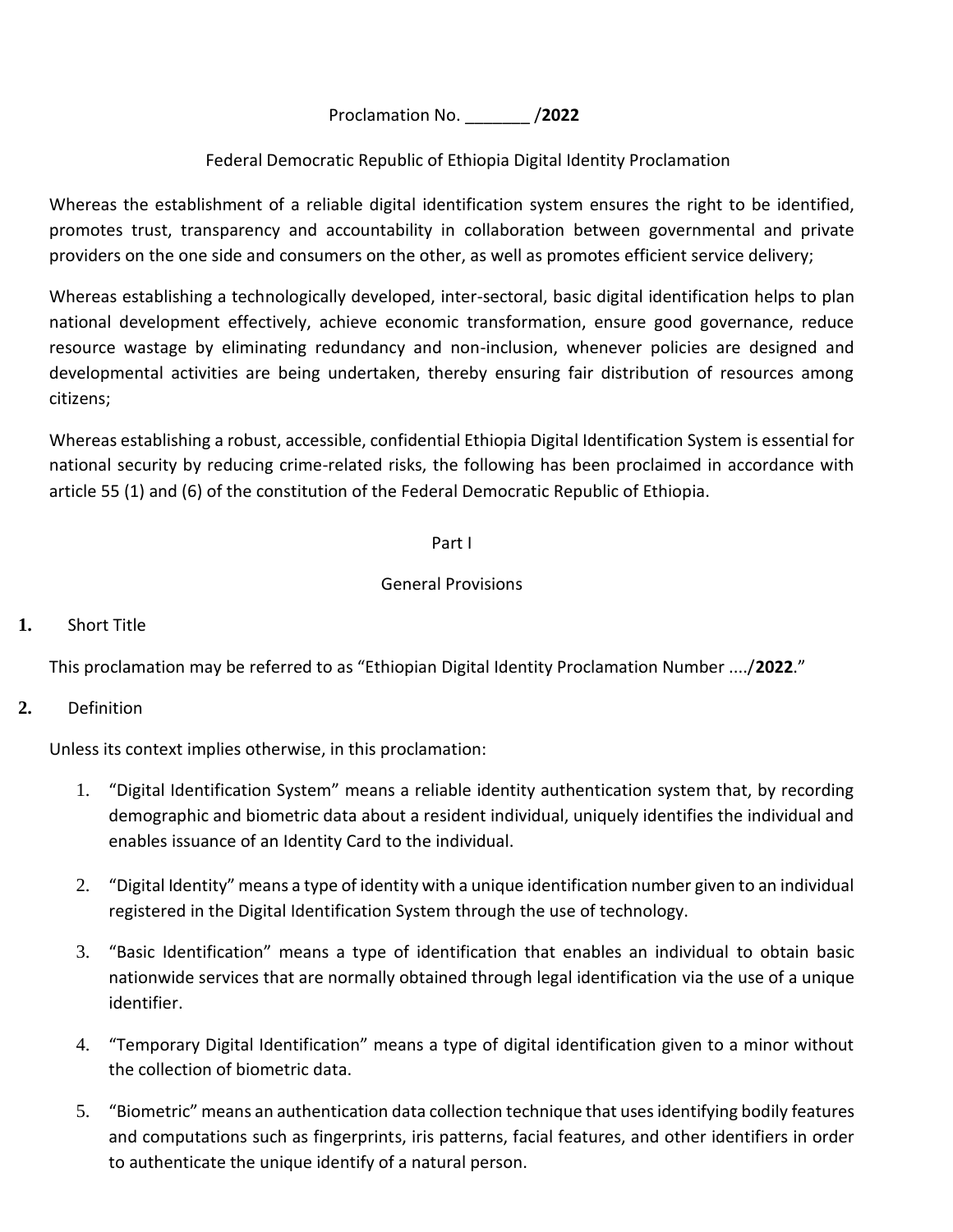- 6. "Biometric data" means a collection of biometric data collected for the purpose of a digital identification service.
- 7. "Unique Number" means a unique number based on biometric data used to differentiate one person from another. It is a number that is generated by the digital identification system and assigned uniquely to the individual when the individual completes the registration process. This unique number is irrevocable and serves for the lifetime of the individual.
- 8. "Alias Number" means is a number computationally associated with the unique number. The alias number is generated upon request by the individual, and it is given after it has been verified. An individual may use it to identify themselves with service providers.
- 9. "Digital Identification Institute" is the government agency or institution that commissions the Digital Identity System and executes this proclamation.
- 10. "Resident" means any person who lives or works under permission in the territory of Ethiopia in accordance with the country's law.
- 11. "Enrollee" means an individual who has receives a unique number by providing their information in order to receive a Digital Identity.
- 12. "Registrar" means the Digital Identification Institution or a body entrusted by the institution, to collect the individuals' information.
- 13. "Consumer body" means a body that verifies an individual's identity under permission by the institution and the individual.
- 14. "Authentication" means the process of verifying the identity of an individual upon request by a consumer body.
- 15. "Enrollee information" means information recorded in the Digital Identity System, and includes biometric data.
- 16. "Permission" means consent given by an individual for their information to be processed for known purposes solely based on the individual's own will.
- 17. "Identity Card" means a document that is prepared in digital or physical options and holds the Digital Identity unique number together with the enrollee's information.
- 18. "Identity Card Information" means any digital text published on the Digital Identity Card.
- 19. "Region" means a region established in accordance with the Constitution of the Federal Democratic Republic of Ethiopia Article 47; and for the purpose of this proclamation it includes Addis Ababa City Administration and Dire Dawa Administration.
- 20. "Government" means the government of the Federal Democratic Republic of Ethiopia; and for the purpose of this proclamation, it includes regional administrations.
- 21. "Person" means anyone who is a natural or legal person.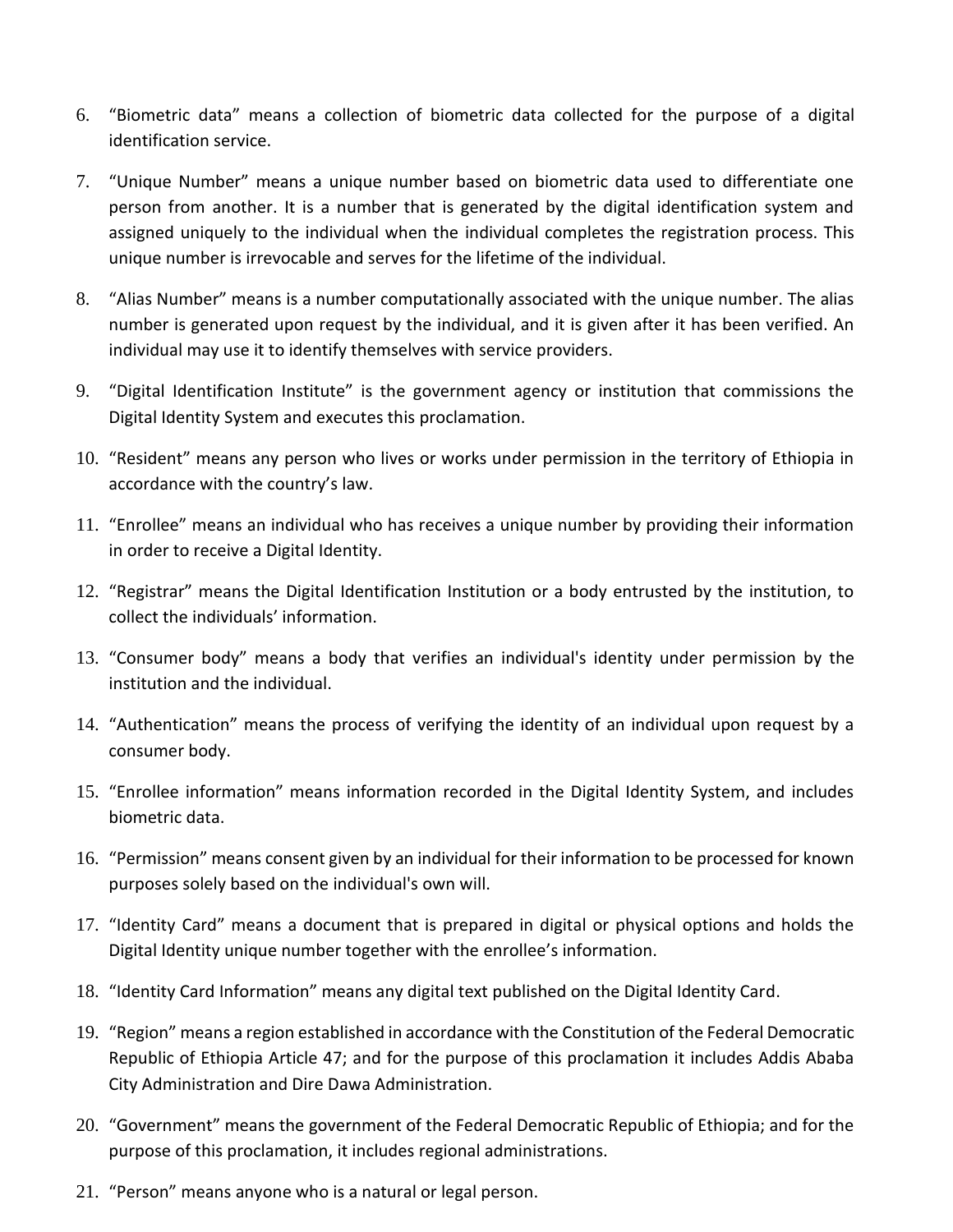- 22. In this proclamation, any phrase expressed with a masculine gender includes the feminine gender as well.
- **3.** Scope of Application

This proclamation is applicable to any person residing in Ethiopia.

# **4.** Objective

The proclamation has the following purposes: -

- 1. To give a legal basis for the usage of digital identification system by establishing a universal, consistent, reliable Digital Identification System and by storing the enrollee's information.
- 2. To establish a framework of confidence in order to develop trust in the interactions among registrars, service providers and consumers.
- 3. To promote accountability, transparency and security of citizens by ensuring the growth and predictability of the country's economic, social and political developments.
- **5.** The Ethiopian Digital Identification Institute shall take the mandate given by the Council of Ministers to execute the procedures and processes of the Digital Identification System as stipulated in this proclamation,

#### Part II

About the Digital Identity Enrollment and Service Provision

- **6.** The Ethiopian Digital Identification procedure, processes, systems and principles
	- 1. The Ethiopian Digital Identification shall be executed in accordance with the procedures and process laid out in this proclamation.
	- 2. To an individual who provides the information listed under article 7 of this proclamation, the digital identity shall be given free of charge.
	- 3. It is a system that ensures the right of any individual residing in Ethiopia to register and receive a digital identity service.
	- 4. It is a system that shall be instituted in a manner that serves for any purposes that require the verifying the identity of residents.
	- 5. When collaborating entities establish a digital identification system, their system shall be compatible to the Ethiopian Digital Identity technology system.
	- 6. To ensure individuals' personal data protection, the information contained in the digital identity system shall be used only for the stated purpose.
	- 7. It shall serve as the basis for securing the social and economic sectors, as well as ensuring access and fair distribution of resources.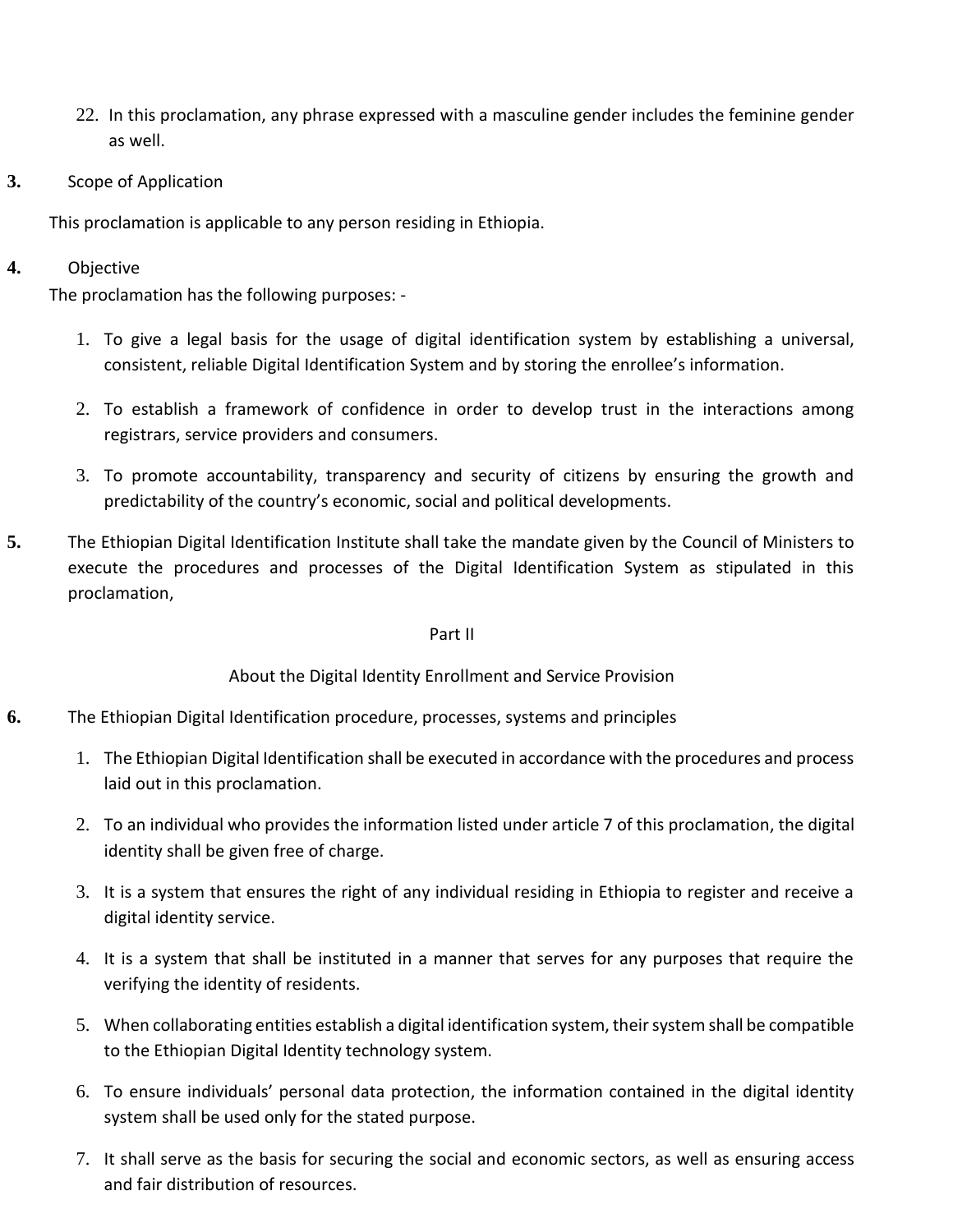- 8. It shall serve as the basis for government issued resident ID cards, vital event documents and other individual ID cards.
- 9. The authority to collect biometric data for the purpose of issuing a basic identification service is solely given to the Digital Identity Institute or a body licensed by the institute.
- 10. It has to be organized in a manner that enables the government and the leadership to make sound decisions by establishing a demographic system that holds organized information of various citizens and residents of the country.
- **7.** Information to be Recorded in the Ethiopian Digital Identity
	- 1. It shall carefully assess and determine that the individual's information is unique, and then register the individual based on documents that verify individual identity, residence, address, or based on other legally accepted documents, or by human testimonials.
	- 2. For a minor, they may register under the custody of their guardian, and shall receive a temporary digital ID with a unique number.
	- 3. The Digital Identity System shall include the following information:
		- A. Name, Father's Name, Grandfather's Name, or for resident foreign nationals, First Name and Last Names, or First Name, Middle and Last Name;
		- B. Date of birth, day, month and year;
		- C. Sex
		- D. Residence address;
		- E. Nationality: for individuals with a document providing evidence of nationality the stated nationality shall be recorded; for those people without a document of nationality it shall record "Unverified"
	- 4. The Digital Identity may in addition contain the following information፦ A. Phone number
		- B. Email address
		- C. Mailing Address
	- 5. Information required in special cases
		- A. As will be determined by a directive to be issued by the institution, the unique number of the parent or guardian of a person whose age is below the minimum age.
		- B. A person who has submitted application for registration, when they are unable to provide the identification support documents in accordance with this article, sub article 1, they shall present themselves with one witness who already has a unique number.
	- 6. Biometric data: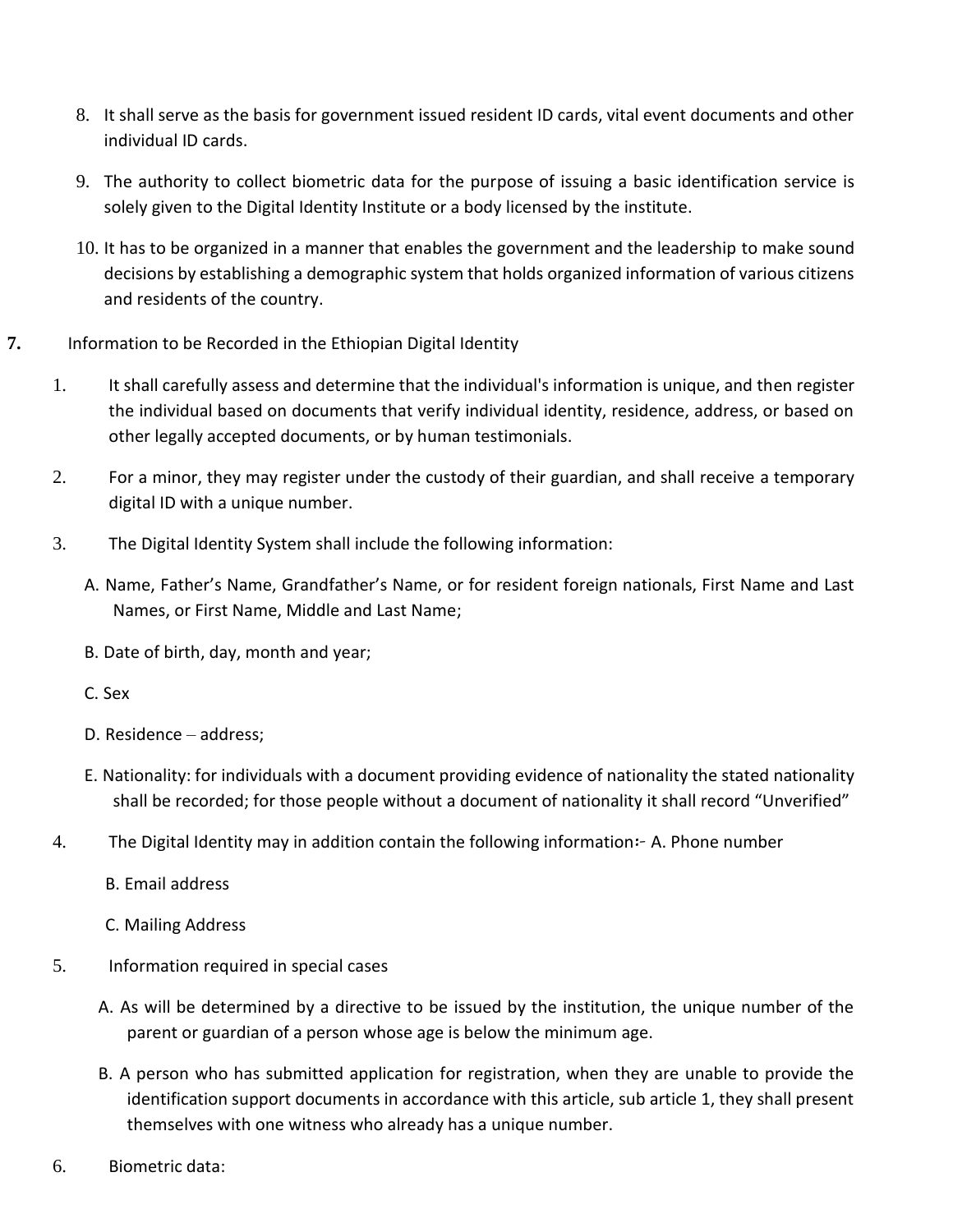- A. It is not required to provide biometric data for minors below the stated age.
- B. While a photo of the face is compulsory biometric data, if, due to disability or otherwise, the enrollee is confirmed to be unable to provide other biometric data, only the available data may be collected.
- C. If it is so confirmed that the enrollee needs special support during data collection, the institute is obliged to collect the data in a manner suitable to such an enrollee.
- D. Biometric data should be renewed.
- **8.** About issuance of a unique number
	- 1. Before the unique number is issued, the registrar shall confirm that no such number has been given to the individual previously.
	- 2. The Digital Identification System, upon the completion of data elements as described under article 7, shall assign each individual a unique number that reliably differentiates that individual from any other.
	- 3. The unique number shall be generated by electronic means, in a confidential manner, and shall preserve the security of the information represented by the number.
	- 4. One unique number shall be assigned to one enrollee, and shall remain unchanged for their lifetime.
	- 5. Notwithstanding the unique number described in this article sub article 3, it is possible to assign an alias number that serves in place of the unique number, according to the individual's request.
	- 6. The unique number described in this article sub article 2, or the alias number described in sub article 4, shall be specified on the Identity card in accordance with this proclamation article 12.
	- 7. While the unique number described in this article, sub article 2 is immutable, for the individual's security, the number that is printed on the card, or the number that is used in other ways may be replaced with an alias number that may be changed depending on the situation.
	- 8. Any person who has lost their unique Digital Identity number may appear in person at the institute or a licensed entity to recover their number.
	- 9. If an individual attempts to double-register intentionally or unintentionally, the Digital Identification Institute has the responsibility to prevent such issuance and take other legal measures.
	- 10. Notwithstanding that which is stated in this article, sub article 3, an individual's digital identification number may be locked or disabled if the individual requests so, or if the individual dies, or by a court order. The procedure shall be determined by a directive.
- **9.** About Language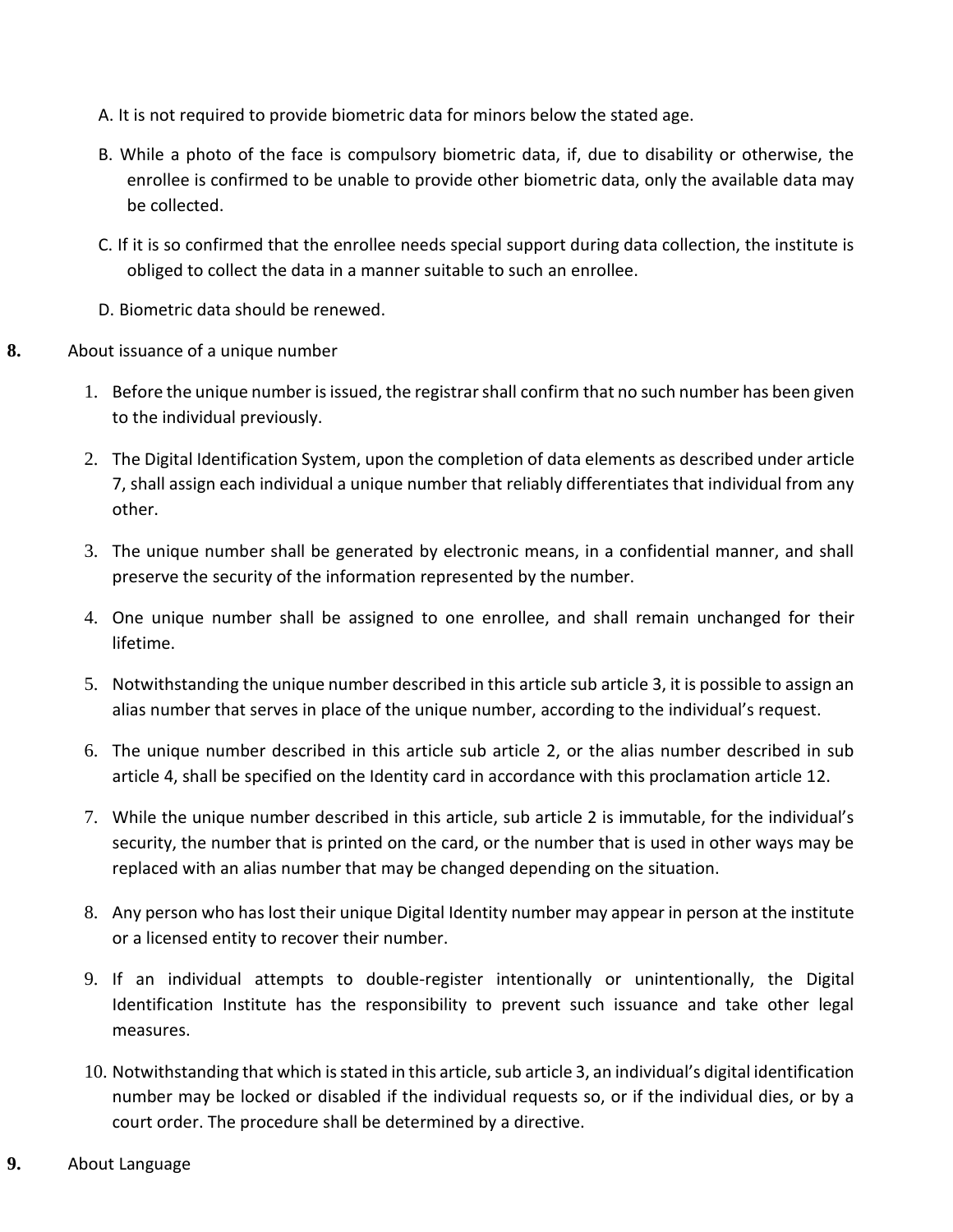- 1. The information recorded into the Digital Identification System shall be recorded in the working language of the federal government, as well as in the English language.
- 2. If the region where the information is being recorded has a working language different from that of the federal government, the information shall be recorded in the region's working language and in the English language.
- 3. Notwithstanding that which is described in this article, sub articles 1 and 2 about using the working language of the federal government, information may also be recorded in an additional language the individual prefers.
- 4. Texts to be printed on the Ethiopian Digital Identity Card shall be printed in working language of the federal government, in the region's working language and in the English language.
- 5. Regarding the language to be used on digital identification cards, it shall be governed by the country's law.
- **10.** About Digital Identification change of information

When there are changes on the information that have been recorded into the Digital Identification System, such changes should be reported.

#### Part III

## About Digital Identification Verification and Clients

- **11.** About Digital Identification Service Provision and Usage
	- 1. Digital Identification Verifications cannot be allowed, under any circumstances, without the holder's permission.
	- 2. Whereas there could be other ways in place, to verify the identity of individuals who have not yet registered for Digital Identification, any service provider can require the person to have Digital Identification prior to providing its service.
	- 3. Anyone who has Digital Identification can consider it as a legal and sufficient proof of identity.
	- 4. Any person who is a resident in Ethiopia, in order to receive any verification that depends on the Digital Identification, must provide the unique number or an Identity card bearing the unique number.
- **12.** About Digital Identification Users
	- 1. Client bodies may get the information they need, upon the permission of the individual, from the institute or bodies mandated by the institute.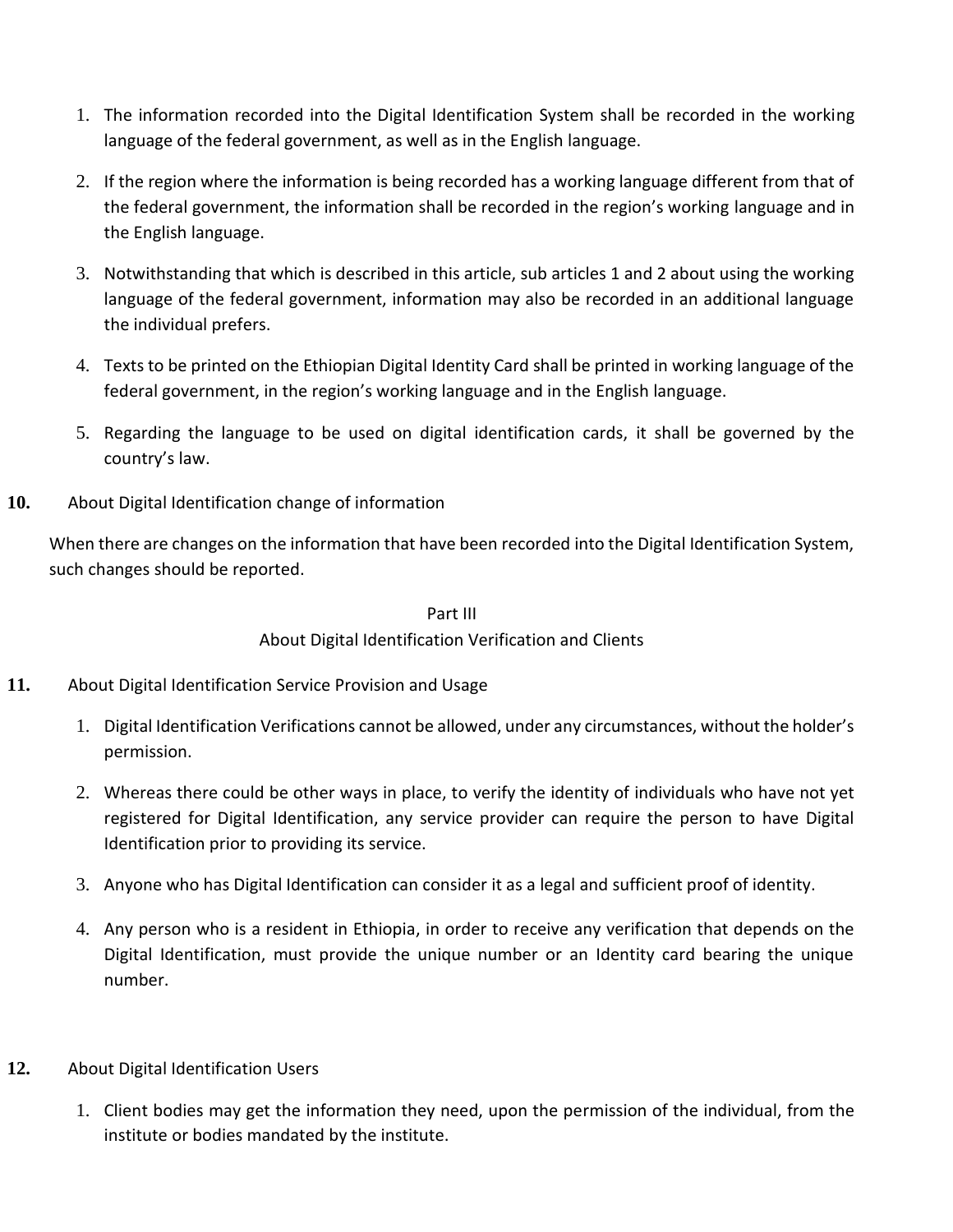- 2. Any enrollee, when they want to receive various services, may get verification services through client bodies.
- 3. Client bodies need to get permission from the institute before they receive verification service.

Part IV

Administration of Digital Identification, Renewal, Digital Identification Card and Digital Identification Information management.

- **13.** Digital Identification Information Management
	- 1. The institute shall employ a strong enrollee information management system.
	- 2. From time to time the Digital Identification Institute shall perform an updating of identification information, renewal, temporary locking or revoking.
- **14.** About Digital Identity Information Fraud or Error
	- 1. Notwithstanding that which is stated in this proclamation article 8, sub article 9, if a person's Digital Identification is confirmed to be fraudulent, the institute may rectify the information, lock the identification and take legal measures.
	- 2. When it is found that there is erroneous information entered unintentionally or intentionally, the institute has the responsibility to rectify the error, including the unique number.
- **15.** Public participation, grievance and resolution procedure
	- **1.** The institute shall establish a system in which the public and client bodies participate in the formulation of the Digital Identification processes and procedures.
	- **2.** The institute shall establish a detailed procedure for the filing and resolution of grievances that may happen in the course of service provision.
	- **3.** An individual who believes they have not received satisfactory response for their grievances may take their case to a formal court.
- **16.** About the Digital Identity Card
	- 1. Any Identification Card that is given by the Digital Identification Institute or by other bodies mandated by the institute, shall bear the following information:

A. All the information listed in this proclamation article 7, sub article 3, from letters A to D.

- B. Photograph.
- C. Unique number or alias number.
- D. Date of issuance and date of expiry of the identification card.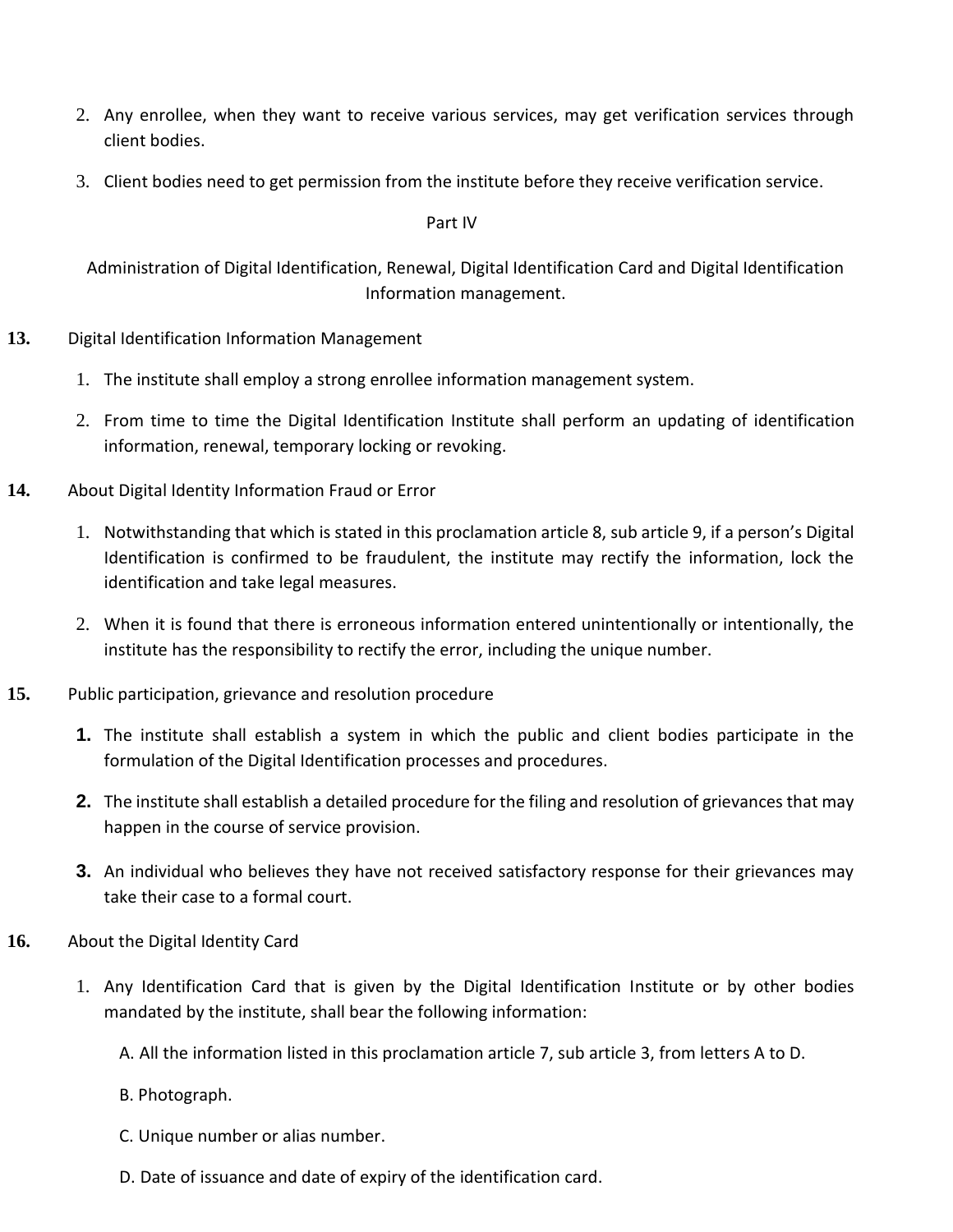E. And other information that shall be collected in accordance with subsequent directives.

- 2. Whenever an individual's Identification Card expires, or when biometric data is retaken, the Digital Identification Card must be renewed.
- 3. Notwithstanding that which is stated in this proclamation in article 6, sub article 2, the Digital Identification Card may be issued by the institute or by bodies mandated by the institute.
- 4. When the Digital Identification Institute renews the Identification Card, it has the responsibility to re-verify the authenticity of previously collected information as well as the authenticity of the individual's identity.
- 5. Anyone whose Digital Identity Card is lost or damaged can apply for a replacement by bringing a document that they have reported the incident to the Police, or attach the damaged Identification card.
- 6. According to the provisions of this proclamation, any individual whose unique number has been locked has to return the Identification Card to the Institute.
- 7. When the institute receives information about that which is stated in this article, sub article 5, the fact that the Identification Card has been lost shall be recorded in a central database.
- 8. Fraudulent activities that are performed through the use of Digital Identification are severe in nature, therefore, any person who finds a lost card shall surrender it to the institute or to a nearby police station.

Part V

Digital Identification, security and protection of personal information

- **17.** The handling and security of personal information and security
	- 1. Personal information collected for the Digital Identification System shall be stored in a database that is administered by the Digital Identification Institute, organized in a manner that is easy to use.
	- 2. The Digital Identification Institute shall employ a system to protect the information from natural or man-made disasters, as well as from electronic attacks, theft and other similar damages.
	- 3. The institute shall employ strong procedural and technical mechanisms to protect personal data from theft and damage.
	- 4. The personal data technical protection framework shall provide a level of protection that is on par with the legal protection framework.
- **18.** Protection of Personal Information of the enrollee
	- 1. The Digital Identification Institute shall, except under circumstances which are allowed by the constitution and International Laws ratified by the country, maintain the confidentiality of personal information in the course of their collecting, verifying, storing, and processing.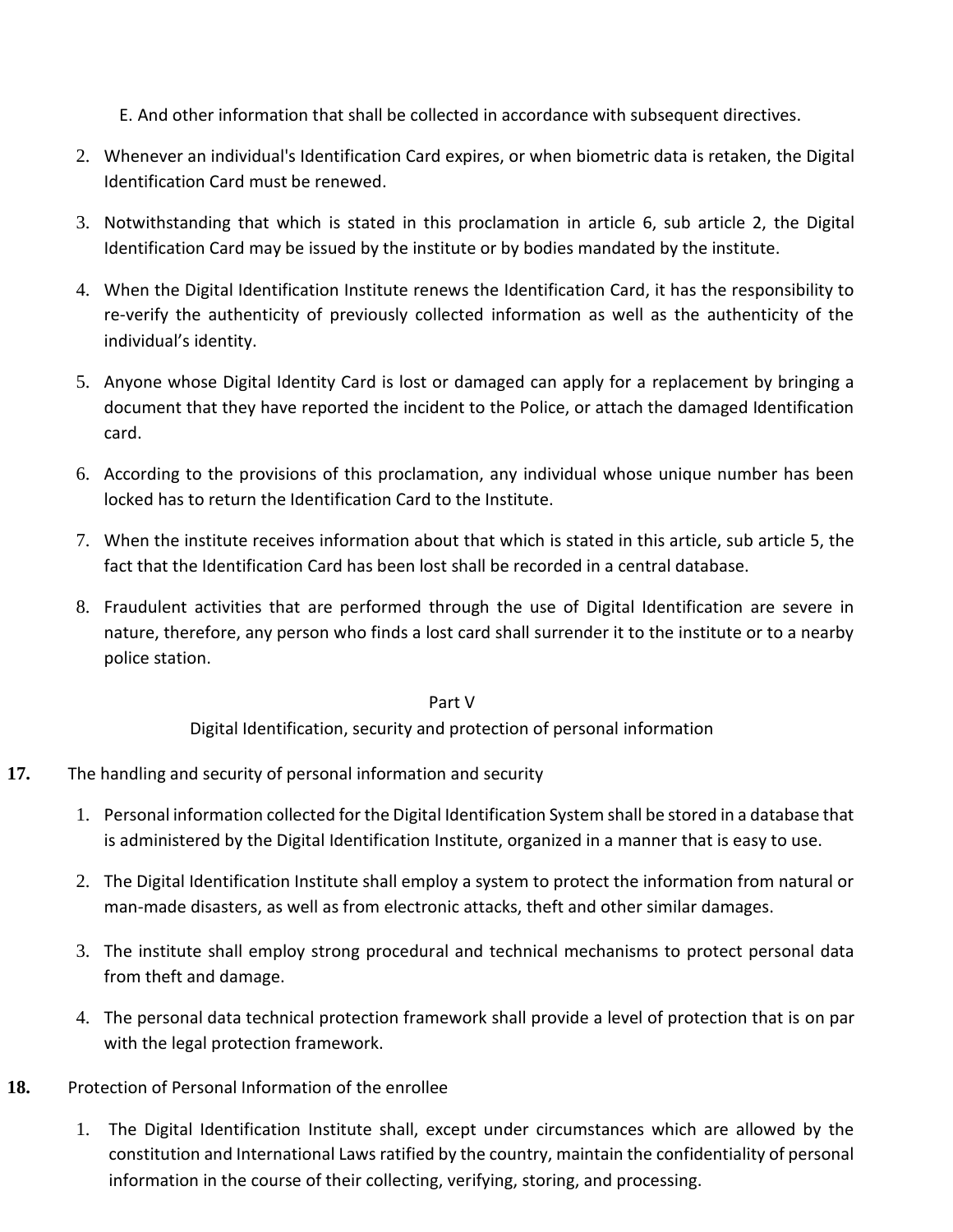- 2. Information collected for the Ethiopian Digital Identity System shall not include information that is not compulsory to uniquely identify the individual, and that which does not directly support the system.
- 3. The subject of the information collected for the Digital Identification System is the individual themselves; therefore, any verification processes should be done under the permission of the individual.
- 4. Any person, law enforcement or intelligence agency may not collect, disclose, distribute, print, use, transfer a copy to a third party or publicly disclose information without the individual's permission.
- 5. The Digital Identification Institute shall not disclose the enrollee's information to another person, transfer it, or allow it to change without the individual's permission.
- 6. The Institute may transfer anonymous and summarized reports to authorized bodies free of charge or for a price.
- 7. A verification service rendered to a client is intended for single use; recording the verification data into a database and reusing it does not constitute authentication.
- 8. Storing an enrollee's shared information in a database and reusing that information may not be considered as authentication.
- 9. Client bodies may store shared enrollee information in their database and retain it, however, they shall not use that data as a source of authentication for themselves or third parties.
- 10. Notwithstanding that which is stated in this article sub articles 6, 7 and 8, using information obtained for themselves or third parties, for purposes other than they were designed for, shall entail criminal liability.
- 11. During registration, a consent form shall be prepared by the institute that describes the enrollee's rights and obligations, and shall be completed and signed by the enrollee.
- 12. Notwithstanding that which is stated in this article, sub article 10, a consent form shall be prepared by the institute that describes the witness's consent, rights and obligations, and shall be completed and signed by the witness. The witness's unique number shall be recorded in the form and in the Digital Identification System.
- 13. Notwithstanding that which is stated in this article, sub articles 10 and 11, any service providers and clients can establish a procedure that requires having the Digital Identification as a prerequisite for service provision.
- 14. Notwithstanding that which is stated in this article, sub articles 3 and 4, if the individual gives consent, the information may be made public.
- 15. Any information that is received by illegal means is not acceptable in any legal, arbitrative or administrative processes.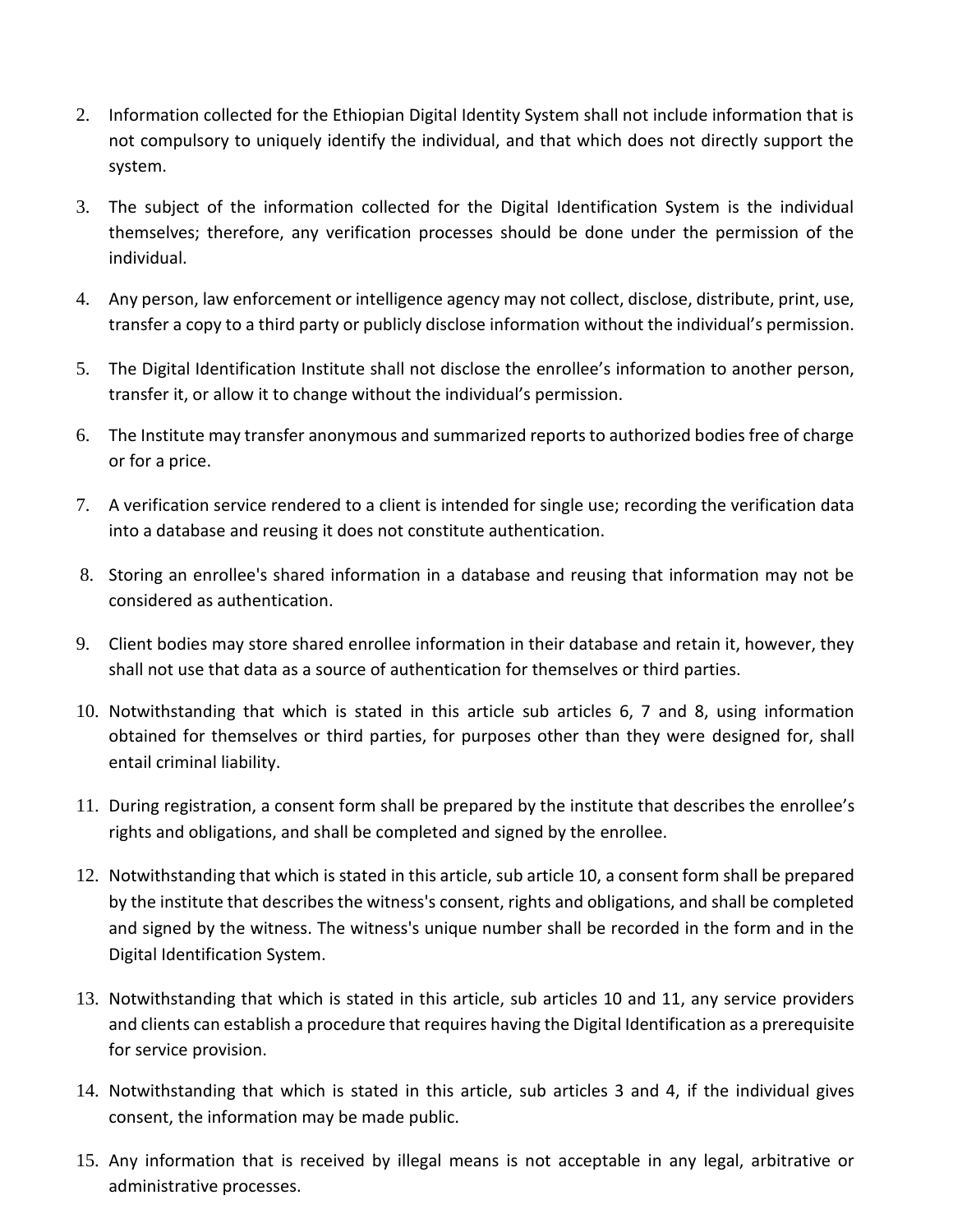- **19.** Criminal Liability
	- 1. Failure to carry out the obligations stated in this proclamation shall entail criminal liability.
	- 2. Notwithstanding that which is generally stated in this proclamation, sub article 1

Any person: -

- A) Who intentionally, or with ill intent, provides erroneous information or withholds valid information, or
- B) Found to be using an invalid or counterfeit digital identification, or
- C) Who has counterfeited a digital identity card and unique number, or falsified them, or
- D) Who has altered, modified, deleted, violated personal data ownership rights, or otherwise falsified information collected in relation to the digital identification or,
- E) Who has caused damage, erased, rendered useless, or otherwise illegally retrieved the information collected in relation to the Digital Identification, shall be penalized with a rigorous imprisonment of not less than seven years and not more than ten years, and a financial penalty of not less than two hundred fifty thousand birr and not more than five hundred thousand birr.
- 3. If the crime described in this proclamation article 2 is committed by a person authorized to give Digital Identification or perform verification, or a government employee, or an employee or manager of a client body, they shall be penalized with ten to fifteen years of rigorous imprisonment and a financial penalty not less than seven hundred fifty thousand birr and not more than one million birr.

#### Part VI Various Provisions

- **20.** Any person has the obligation to cooperate so that the proclamation's purpose shall succeed and the service shall be able to execute the authority and duties given to the institute through this proclamation.
- **21.** Revoked Laws
	- 1. The vital event registration and the National Identification Proclamation 760/2004 from article 55 to 62, the National Intelligence and Security Service statute 804/2005 article 9, sub article 11 and other provisions that pertain to national identification and are covered under this proclamation are revoked by this proclamation.
	- 2. Any law, or procedure, or practice shall not prevail over the affairs covered by this proclamation.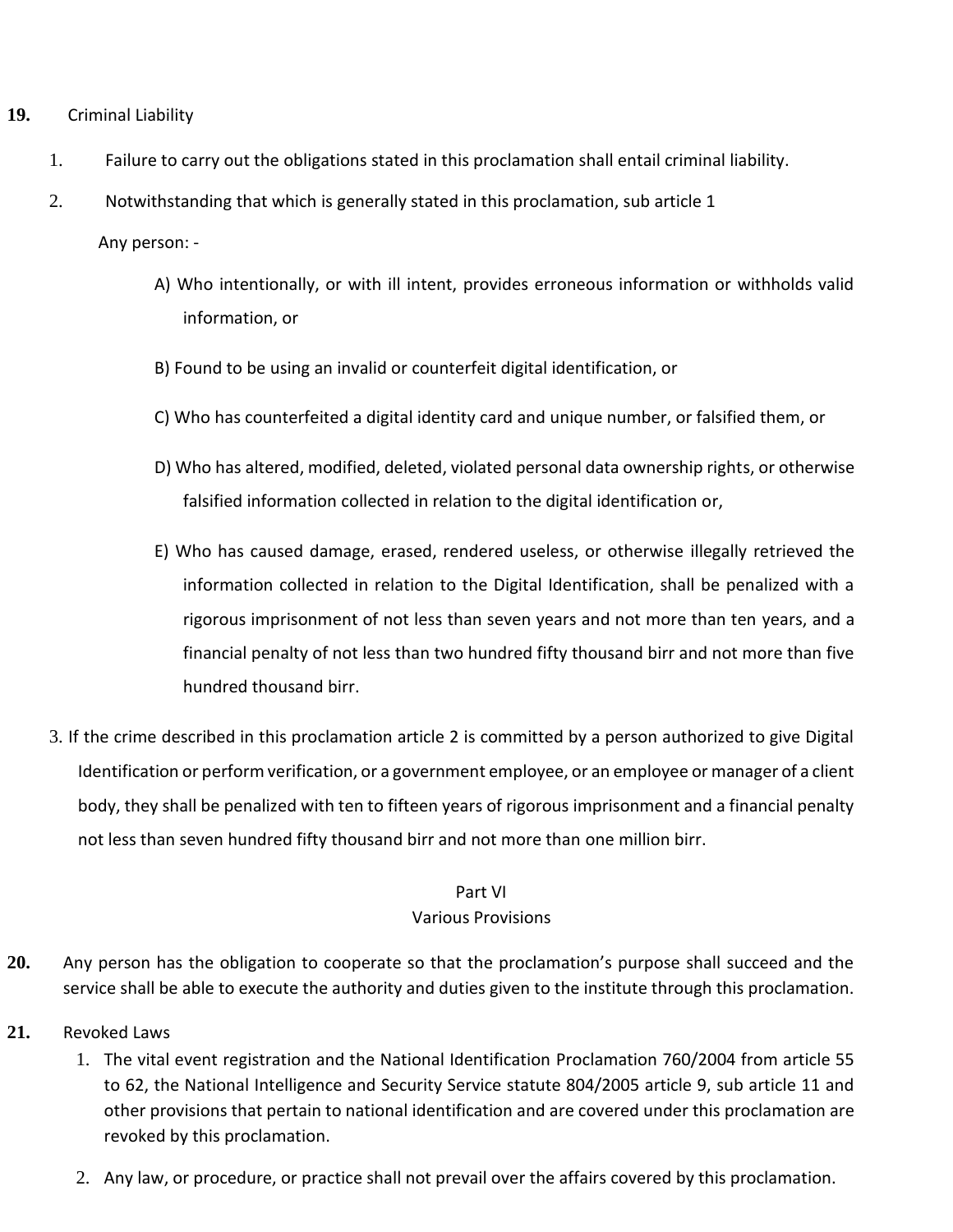- **22.** The Authority to Issue Directives and Guidelines
	- 1. The Council of Ministers may issue a directive that is required to enforce this proclamation.
	- 2. The institute that the Council of Ministers shall mandate may issue directives required to enforcing this proclamation and the directive to be issued in accordance with that which is stated in this article, sub article 1.
	- A. Regarding penalty for double registration,
	- B. Regarding the conditions under which the confidential alias number can be changed in order to protect the enrollee's security,
	- C. Regarding the procedures by which a unique number is assigned to an individual, about the contents of a biometric data, and other detailed procedures,
	- D. Regarding the process by which registration, verification and other services are delegated to clients, registrars and other bodies,
	- E. Regarding circumstances under which a special unique number is issued to a minor's guardian
	- F. Regarding circumstances under which it is not mandatory to provide biometric data of a minor.
	- G. Regarding circumstances under which persons with disabilities are allowed to provide partial biometric data upon confirmation that collecting complete biometric data is impossible.
	- H. Regarding special circumstances concerning people with medical conditions and that need special support to collect their biometric data, and therefore regarding issuing them temporary identification,
	- I. Regarding the validity period of biometric data before renewal is required,
	- J. Regarding the determination of the age of minority, where the person is categorized as a minor, and therefore, will be allowed to register through their legal guardian to obtain temporary Identification,
	- K. Regarding changes to the contents of the Digital Identification, announcing changes made and rectifying the recorded information,
	- L. Regarding grievance management and resolution procedures,
	- M. Regarding the information contained in the Digital Identification Card to be issued by the Digital Identification System as well as other delegated bodies, and regarding the procedure by which the printing of such information is decided,